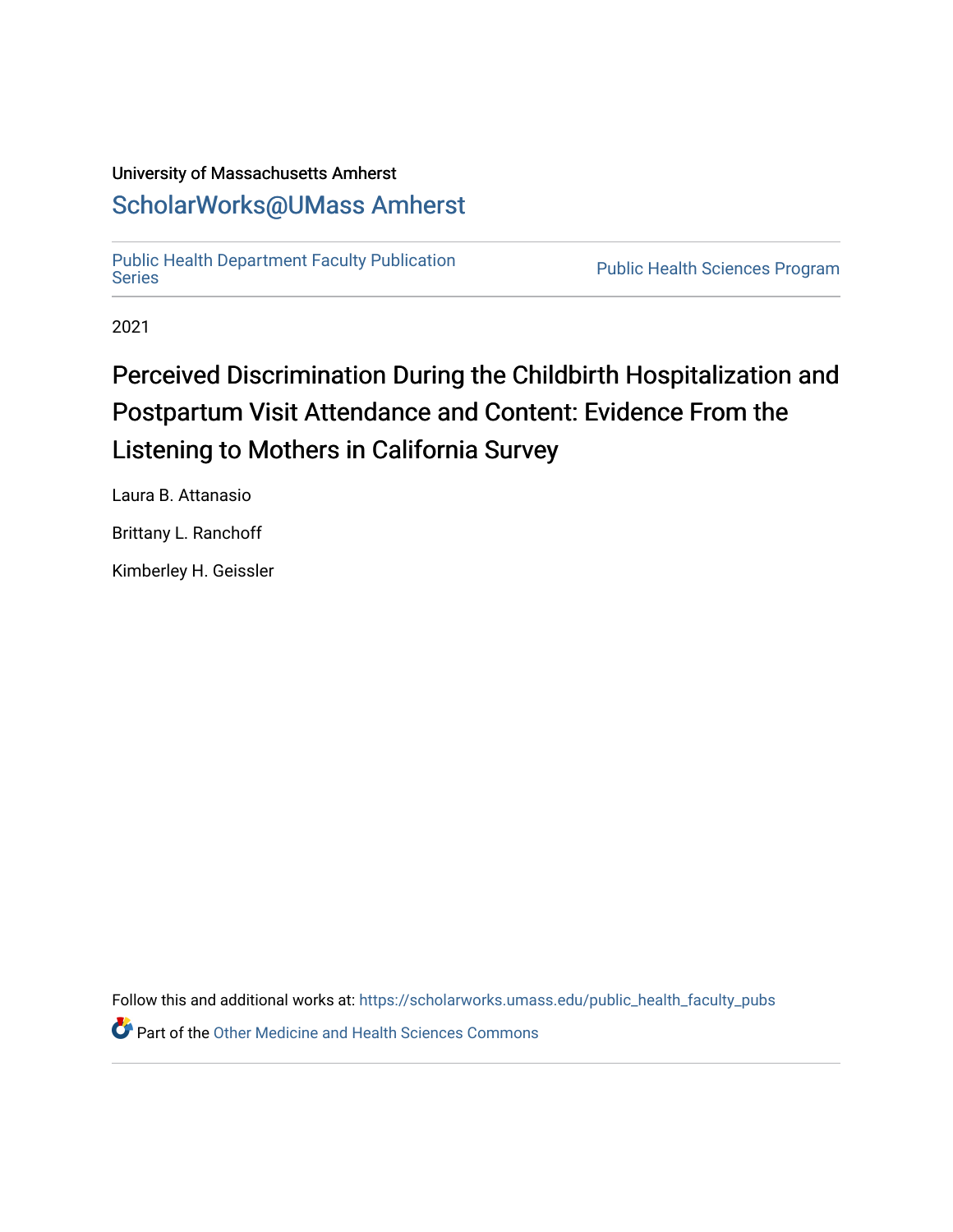

# $\blacksquare$  OPEN ACCESS

**Citation:** Attanasio LB, Ranchoff BL, Geissler KH (2021) Perceived discrimination during the childbirth hospitalization and postpartum visit attendance and content: Evidence from the Listening to Mothers in California survey. PLoS ONE 16(6): e0253055. [https://doi.org/10.1371/](https://doi.org/10.1371/journal.pone.0253055) [journal.pone.0253055](https://doi.org/10.1371/journal.pone.0253055)

**Editor:** Frank T. Spradley, University of Mississippi Medical Center, UNITED STATES

**Received:** January 4, 2021

**Accepted:** May 27, 2021

**Published:** June 23, 2021

**Copyright:** © 2021 Attanasio et al. This is an open access article distributed under the terms of the Creative Commons [Attribution](http://creativecommons.org/licenses/by/4.0/) License, which permits unrestricted use, distribution, and reproduction in any medium, provided the original author and source are credited.

**Data Availability Statement:** Data are available in a public repository: [https://dataverse.unc.edu/](https://dataverse.unc.edu/dataset.xhtml?persistentId=doi:10.15139/S3/3KW1DB) [dataset.xhtml?persistentId=doi:10.15139/S3/](https://dataverse.unc.edu/dataset.xhtml?persistentId=doi:10.15139/S3/3KW1DB) [3KW1DB](https://dataverse.unc.edu/dataset.xhtml?persistentId=doi:10.15139/S3/3KW1DB).

**Funding:** This study was supported by grant R56 HL151636-01 from the National Heart Lung and Blood Institute [\(https://www.nhlbi.nih.gov/](https://www.nhlbi.nih.gov/)), awarded to LBA and KHG. The funders had no role in study design, data collection and analysis,

RESEARCH ARTICLE

# Perceived discrimination during the childbirth hospitalization and postpartum visit attendance and content: Evidence from the Listening to Mothers in California survey

#### **Laura B. Attanasio**<sup>\*</sup>, Brittany L. Ranchoff<sub><sup>1</sup></sub>, Kimberley H. Geissler

University of Massachusetts Amherst School of Public Health and Health Sciences, Amherst, Massachusetts, United States of America

\* lattanasio@umass.edu

# Abstract

## **Objective**

Postpartum visits are an important opportunity to address ongoing maternal health. Experiences of discrimination in healthcare can impact healthcare use, including postpartum visits. However, it is unknown whether discrimination is associated with postpartum visit content. This study aimed to examine the relationship between perceived discrimination during the childbirth hospitalization and postpartum visit attendance and content.

## **Research design**

Data were from Listening to Mothers in California, a population-based survey of people with a singleton hospital birth in California in 2016. Adjusted logistic regression models estimated the association between perceived discrimination during the childbirth hospitalization and 1) postpartum visit attendance, and 2) topics addressed at the postpartum visit (birth control, depression and breastfeeding) for those who attended.

### **Results**

90.6% of women attended a postpartum visit, and 8.6% reported discrimination during the childbirth hospitalization. In adjusted models, any discrimination and insurance-based discrimination were associated with 7 and 10 percentage point (pp) lower predicted probabilities of attending a postpartum visit, respectively. There was a 7pp lower predicted probability of discussing birth control for women who had experienced discrimination (81% vs. 88%), a 15pp lower predicted probability of being asked about depression (64% vs. 79%), and a 9 pp lower predicted probability of being asked about breastfeeding (57% vs. 66%).

## **Conclusions**

Amid heightened attention to the importance of postpartum care, there is a need to better understand determinants of postpartum care quality. Our findings highlight the potential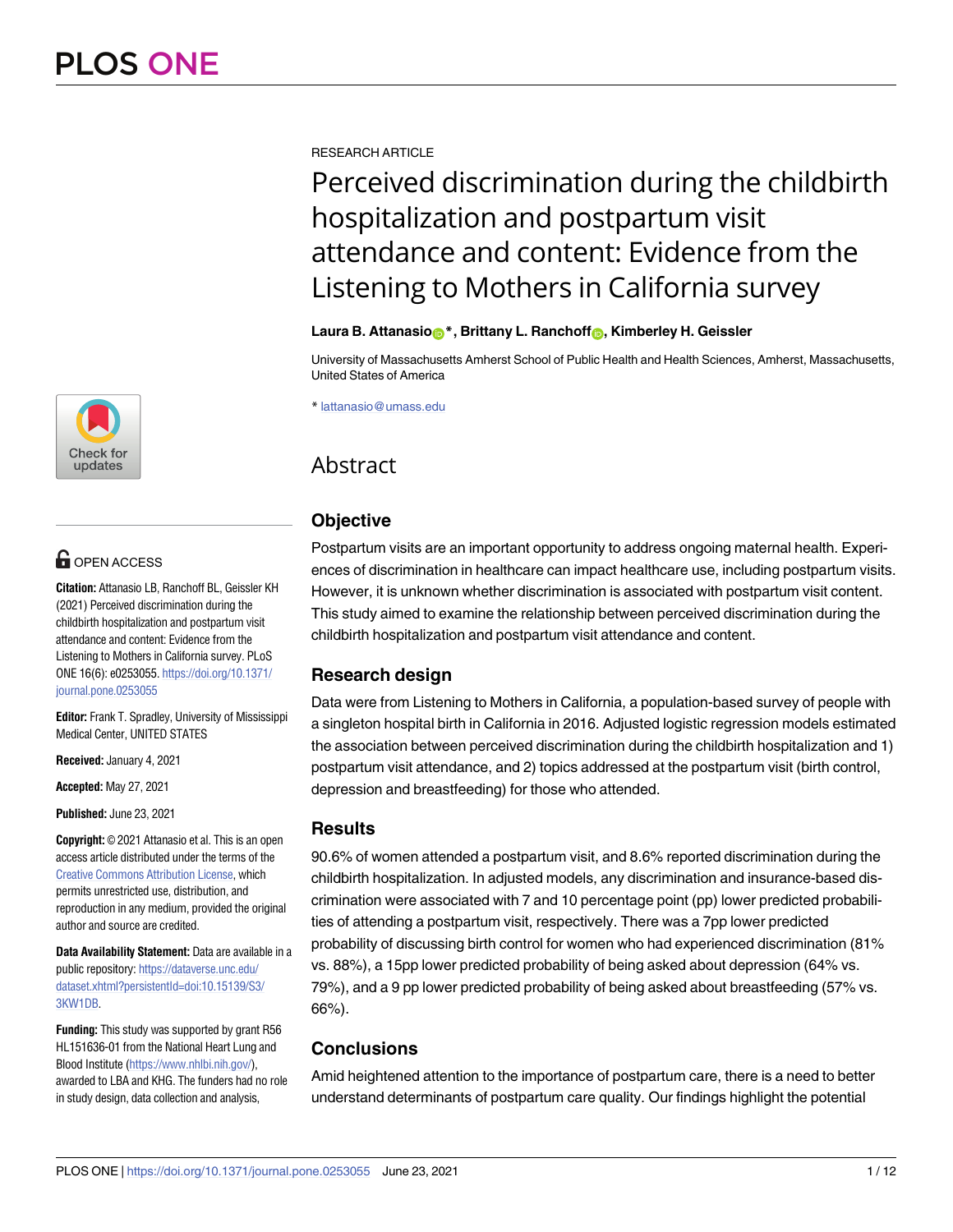<span id="page-2-0"></span>decision to publish, or preparation of the manuscript.

**Competing interests:** The authors have declared that no competing interests exist.

consequences of healthcare discrimination in the perinatal period, including lower quality of postpartum care.

#### **Introduction**

For the nearly four million people that give birth in the United States each year [[1\]](#page-10-0), attending a comprehensive postpartum visit provides an important opportunity to address health issues resulting from pregnancy and birth, develop a management plan for any chronic conditions, and foster health promotion [[2\]](#page-10-0). Although a 2018 statement from the American College of Obstetricians and Gynecologists (ACOG) reconceptualizes postpartum care as a continuum, a "comprehensive" postpartum visit is recommended by 12 weeks postpartum [[3](#page-10-0)].

Estimates of postpartum visit attendance range from 50% to nearly 90% [[4](#page-10-0)–[7](#page-10-0)]. Previous research has shown that women of color, uninsured women, younger women, women with lower socioeconomic status, and women with delayed prenatal care are less likely to attend postpartum visits [\[4,7–9](#page-10-0)]. Previous research has shown that reasons for not attending a postpartum visit include not feeling that more care is needed, being busy with other things including caring for a newborn, as well as access barriers such as not having insurance or transportation to the appointment [\[10–13](#page-10-0)]. Experiences of discrimination within the healthcare system are associated with disengagement from healthcare and avoiding seeking needed care, and discrimination may be more common among women from marginalized social groups [\[14–](#page-10-0)[18](#page-11-0)]. Indeed, women who experienced discrimination during the childbirth hospitalization were less likely to attend a postpartum visit in a national survey of women who gave birth in 2011–2012  $[19]$ . However, this association has not been confirmed in a populationbased sample or in more recent years.

Furthermore, healthcare utilization does not necessarily translate into the receipt of highquality care that adheres to current professional guidelines. In prenatal care, for example, attending the recommended number of prenatal visits is insufficient for achieving good perinatal outcomes [\[20–23](#page-11-0)]; this finding has led to increasing interest in assessing the content and quality of prenatal care  $[24–26]$  $[24–26]$ . A recent study found that most recommended services were delivered at less than half of comprehensive postpartum visits, although there were few differences in provision of recommended services by whether or not the woman was insured by Medicaid [\[27\]](#page-11-0). Experiences of discrimination in healthcare generally or during pregnancy and childbirth specifically could affect the quality of care received in the postpartum visit by negatively impacting patient-clinician communication and adherence to recommendations and follow-up [\[28–31\]](#page-11-0). However, no studies have explicitly examined whether postpartum visit content varies by experiences of discrimination.

The primary goal of this study was to examine the relationship between perceived discrimination during the childbirth hospitalization and postpartum visit content in a recent populationbased sample of women who gave birth in California. We also sought to confirm earlier findings that women who experienced discrimination during the childbirth hospitalization had lower postpartum visit attendance, and to determine reasons for not attending postpartum visits.

#### **Methods**

#### **Data**

We used data from the Listening to Mothers in California survey, a stratified random sample of women who had a singleton hospital birth in California between Sept. 1, 2016 and Dec. 15,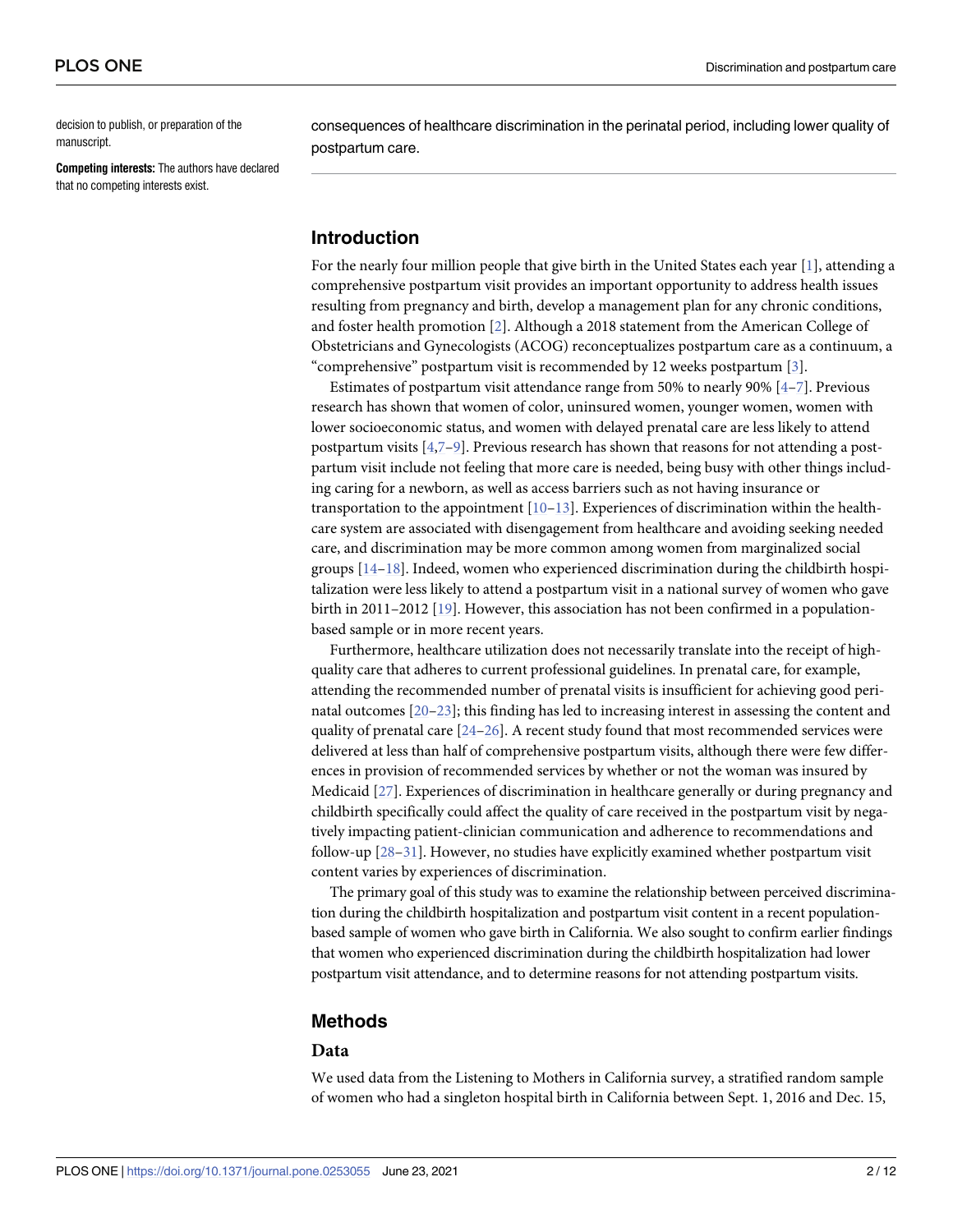<span id="page-3-0"></span>2016. Eligible women were aged 18 years and older, residents of California, and able to complete the survey in English or Spanish. Surveys could be completed online, by phone, or a combination. Black women, women with midwife-attended births, and women with a vaginal birth after cesarean were oversampled. The final response rate was 54%, which is similar to response rates for other population-based surveys [\[32,33\]](#page-11-0). Sampling weights were constructed to adjust for non-response and to make the sample representative of births to eligible women in California. Full details of the survey methodology are available elsewhere [\[34\]](#page-11-0). Data from this survey have previously been used to examine women's experiences in intrapartum care [\[35–](#page-11-0)[38](#page-12-0)]. This study is not considered human subjects research, as it uses publicly available, de-identified data.

#### **Measures**

We constructed a measure of postpartum visit attendance based on a question about how many office visits the woman had with a maternity care provider between hospital discharge and 8 weeks after the birth. Women who had one or more office visits were categorized as having a postpartum visit.

Postpartum visit content for those who attended a postpartum visit was assessed based on responses to the following three questions: (1) "During your postpartum office [visit/visits] in the first 8 weeks after birth, did any maternity care provider ask if you needed help with a method of birth control?", (2) "During your postpartum office [visit/visits] in the first 8 weeks after birth, did any maternity care provider ask if you were feeling depressed?", and (3) "During your postpartum office [visit/visits] in the first 8 weeks after birth, did any maternity care provider ask if you needed help with breastfeeding?" The third question was limited to women who reported that they were breastfeeding at 1 week postpartum.

Women who did not attend a postpartum visit were asked to identify the main reason that they did not attend a visit, with five options: (1) "I didn't need more care," (2) "I didn't have insurance for the visit," (3) "I didn't have a way to get to the visit," (4) "I didn't feel well/was tired/didn't want to go out," or (5) "I had other things to do and didn't have time." We created a binary variable for "didn't need more care" vs. all other reasons.

Discrimination is typically conceptualized as unfair or differential treatment based on group membership [\[39,40](#page-12-0)]. The Listening to Mothers in California survey asked the following three questions about perceived discrimination, with response options of never, sometimes, usually, or always: (1) "During your recent hospital stay when you had your baby, how often were you treated unfairly because of the language you spoke?", (2) "During your recent hospital stay when you had your baby, how often were you treated unfairly because of the language you spoke?", and (3) "During your recent hospital stay when you had your baby, how often were you treated unfairly because of the type of health insurance you had or because you didn't have health insurance?" We created a binary variable for each of these statements (never vs. sometimes/usually/always). Additionally, we created an overall binary indicator of whether the woman reported ever experiencing any of the three types of discrimination.

We constructed the following socio-demographic variables: race/ethnicity (White, Black, Asian/Pacific Islander, Latina, other), education level (less than high school, high school diploma or GED, some college, Bachelor's degree or higher), insurance type at birth (Medi-Cal, private, other), age category (18–24, 25–39, 30–34, 35+), main language spoken at home (English, Spanish, English and Spanish equally, other). We also constructed variables for pregnancy and birth characteristics: birth mode (vaginal birth, planned cesarean birth, unplanned cesarean birth), and parity (first baby or not), prenatal care provider type (midwife or not), and pre-pregnancy obesity. We excluded observations with missing data for any of the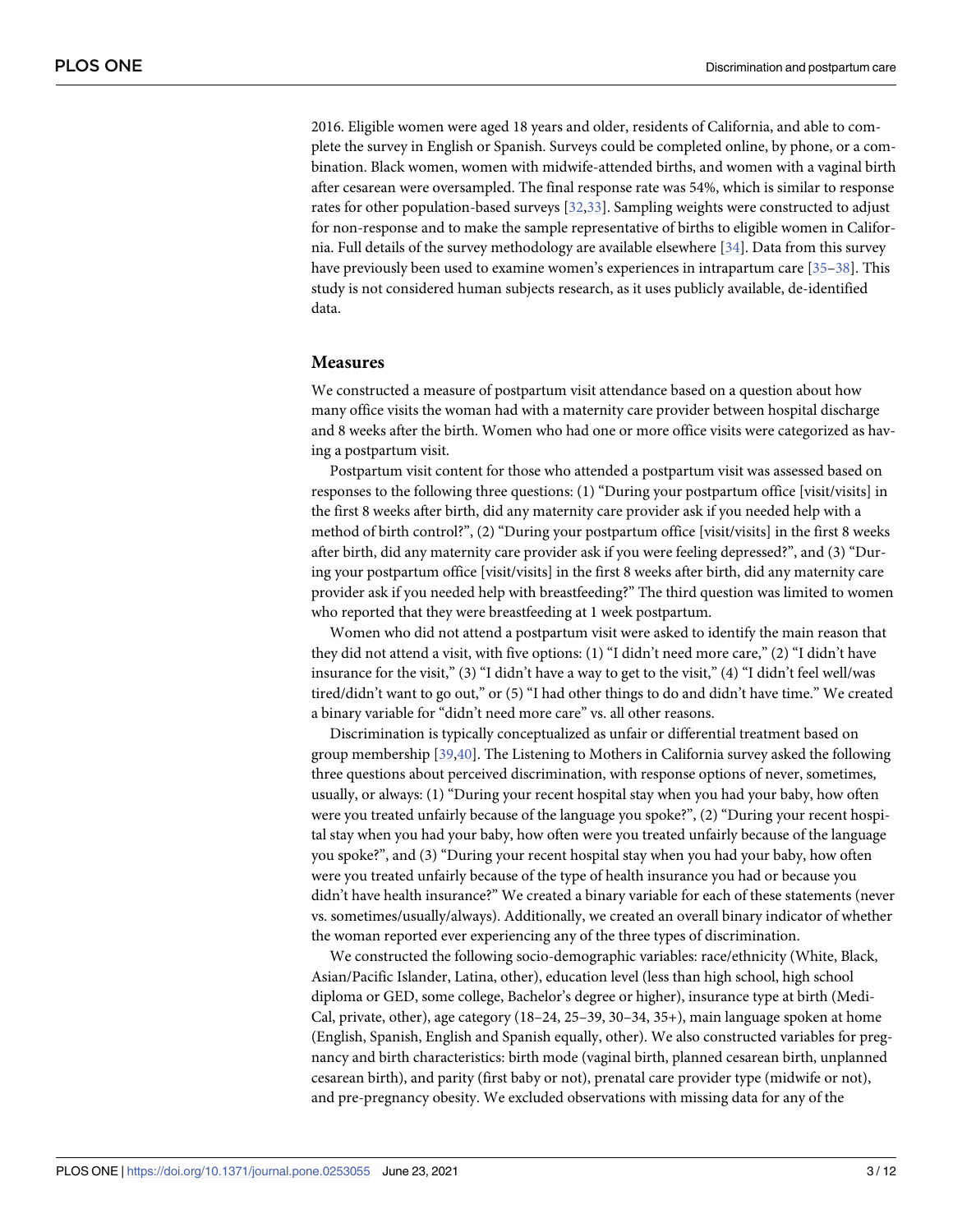<span id="page-4-0"></span>independent or dependent variables. The exception to this was whether or not a woman had pre-pregnancy obesity. Nearly 10% of the sample had a missing value for body mass index; we created an indicator variable for missing obesity status in order to be able to include these observations in the analysis.

#### **Analysis**

We examined differences in postpartum visit attendance by socio-demographic and pregnancy and birth characteristics, using chi-square tests to identify statistically significant differences across groups. We assessed the relationship between perceived discrimination and attending a postpartum visit, estimating multivariable logistic regression models controlling for sociodemographic, pregnancy, and birth characteristics. We then calculated predicted probabilities. Limiting the sample to women who attended a postpartum office visit, we estimated multivariable logistic regression models with binary indicators of each topic potentially addressed at the postpartum visit as outcomes and perceived discrimination as the key predictor, controlling for sociodemographic, pregnancy, and birth characteristics. Using these multivariate models, we estimated predicted probabilities of the outcomes by perceived discrimination. Finally, we limited the sample to women who had not attended a postpartum visit and conducted bivariate analyses examining reasons for not attending a visit by socio-demographic characteristics, pregnancy and birth characteristics, and perceived discrimination. We did not estimate multivariate models with the outcome of reason for not attending a postpartum visit due to the small sample size. All analyses use survey weights to make the results representative of births in California. An alpha of 0.05 was considered statistically significant. All analyses were conducted in Stata 16.

#### **Results**

Overall, 90.6% of women in the sample attended a postpartum visit ([Table](#page-5-0) 1). Postpartum visit attendance was more common among women with private insurance vs. Medi-Cal (5.8% vs. 12.9%, p*<*0.001), and among women with higher levels of education (p = 0.002). Younger women had lower rates of postpartum visit attendance ( $p = 0.042$ ). Among women with planned cesarean births, 94.3% attended a postpartum visit, compared to 92.2% of women with unplanned cesarean births and 89.4% of women with vaginal births ( $p = 0.01$ ).

[Table](#page-6-0) 2 shows results for perceived discrimination and postpartum visit attendance. Nine percent of women reported experiencing one of the three types of perceived discrimination. In bivariate analyses, attending a postpartum visit was less likely for women who experienced discrimination based on language (84.6% vs. 91.0%,  $p = 0.02$ ), discrimination based on health insurance (75.3% vs. 91.4%, p*<*0.001), and any discrimination (80.3% vs. 91.6%, p*<*0.001). Perceived discrimination based on race/ethnicity was not associated with postpartum visit attendance. In adjusted models, women who reported discrimination for any of the three reasons had a 7 percentage point (pp) lower predicted probability of attending a postpartum visit, compared to women who reported no discrimination [\(Fig](#page-7-0) 1). Women who experienced insurance-related perceived discrimination had a 10 pp lower predicted probability of postpartum visit attendance compared to women who did not experience this.

[Table](#page-7-0) 3 reports topics addressed at postpartum visits by any perceived discrimination in the childbirth hospitalization. Overall, 87.6% of women who attended a postpartum visit reported that they discussed birth control with their provider. However, among women who reported discrimination, it was only 76.3% (p*<*0.001). This difference remained statistically significant in adjusted models. As shown in [Fig](#page-8-0) 2, the predicted probability of discussing birth control during the postpartum visit was 81% for women who had experienced discrimination, versus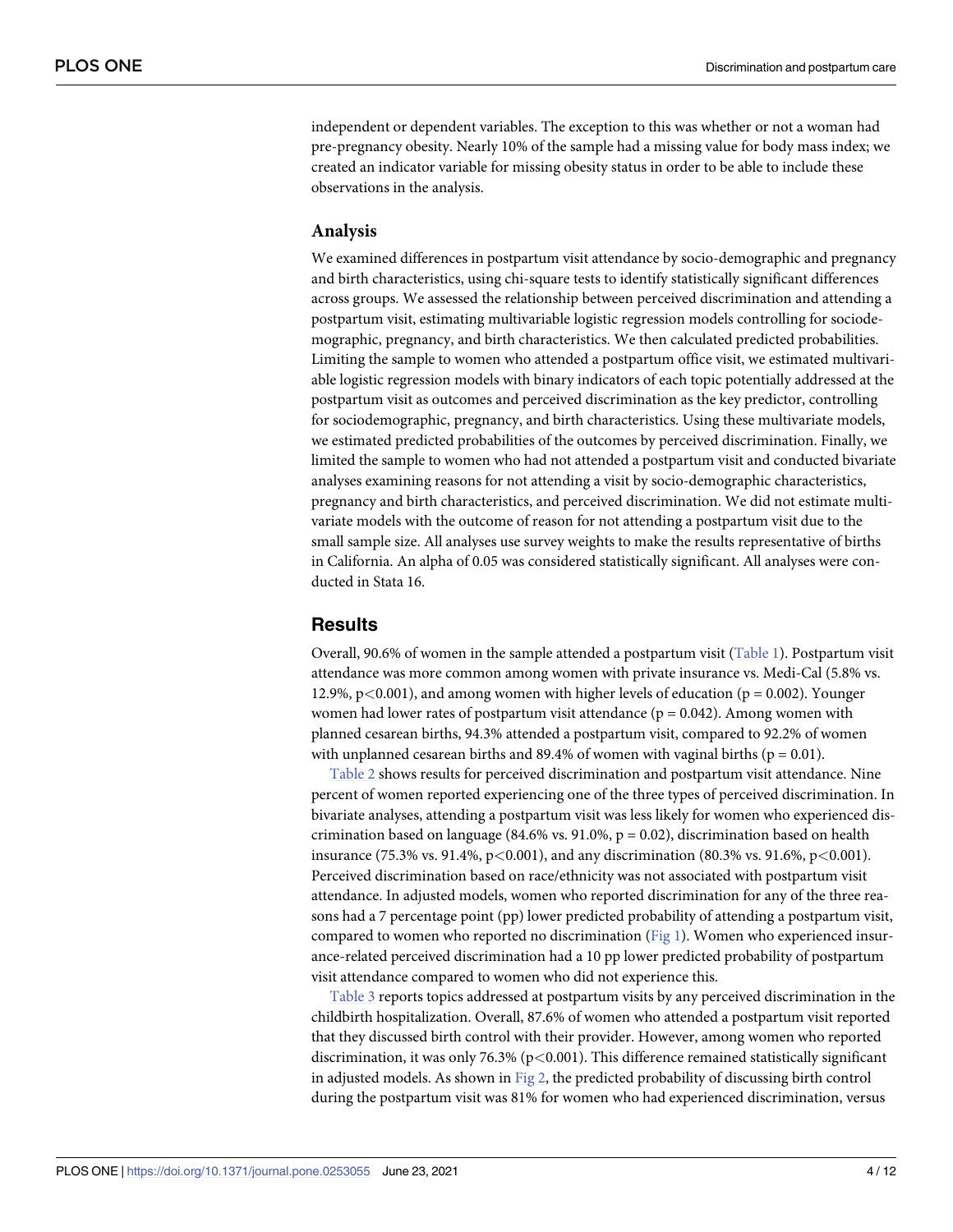|                                         |       |      | Attended postpartum visit |                          |  |
|-----------------------------------------|-------|------|---------------------------|--------------------------|--|
|                                         | Total | No   | Yes                       | P                        |  |
| Total                                   |       | 9.4  | 90.6                      | $\overline{\phantom{0}}$ |  |
| Race/ethnicity                          |       |      |                           | 0.081                    |  |
| White                                   | 27.3  | 6.9  | 93.1                      |                          |  |
| Black                                   | 4.6   | 7.6  | 92.4                      |                          |  |
| Asian/Pacific Islander                  | 15.1  | 9.4  | 90.6                      |                          |  |
| Latina                                  | 49.1  | 10.5 | 89.5                      |                          |  |
| Other race                              | 3.9   | 14.0 | 86.0                      |                          |  |
| <b>Education</b> level                  |       |      |                           | 0.002                    |  |
| Less than high school                   | 11.3  | 14.4 | 85.6                      |                          |  |
| High school diploma or GED              | 20.9  | 10.5 | 89.5                      |                          |  |
| Some college                            | 33.2  | 9.9  | 90.1                      |                          |  |
| Bachelor's degree or higher             | 34.7  | 6.5  | 93.5                      |                          |  |
| Insurance type                          |       |      |                           | < 0.001                  |  |
| Medi-Cal                                | 47.9  | 12.9 | 87.1                      |                          |  |
| Private                                 | 45.0  | 5.8  | 94.2                      |                          |  |
| Other                                   | 7.1   | 8.3  | 91.7                      |                          |  |
| Age                                     |       |      |                           | 0.042                    |  |
| 18-24 years                             | 21.4  | 11.0 | 89.0                      |                          |  |
| $25-29$ years                           | 27.0  | 11.4 | 88.6                      |                          |  |
| $30-34$ years                           | 29.3  | 8.1  | 91.9                      |                          |  |
| 35 years and older                      | 22.3  | 7.0  | 93.0                      |                          |  |
| Main language usually spoken at home    |       |      |                           | 0.308                    |  |
| English                                 | 57.9  | 8.4  | 91.6                      |                          |  |
| Spanish                                 | 16.3  | 11.0 | 89.0                      |                          |  |
| English and Spanish equally             | 15.6  | 11.2 | 88.8                      |                          |  |
| Some other language                     | 10.2  | 9.7  | 90.3                      |                          |  |
| Birth mode                              |       |      |                           | 0.014                    |  |
| Vaginal                                 | 69.6  | 10.6 | 89.4                      |                          |  |
| Planned cesarean                        | 17.6  | 5.7  | 94.3                      |                          |  |
| Unplanned cesarean                      | 12.8  | 7.8  | 92.2                      |                          |  |
| Gestational age                         |       |      |                           | 0.788                    |  |
| Preterm                                 | 6.5   | 11.6 | 88.4                      |                          |  |
| Early term                              | 21.7  | 8.4  | 91.6                      |                          |  |
| Full term                               | 57.1  | 9.3  | 90.7                      |                          |  |
| Late term                               | 7.6   | 11.1 | 88.9                      |                          |  |
| Post term                               | 7.1   | 9.0  | 91.0                      |                          |  |
| First baby                              |       |      |                           | 0.240                    |  |
| No                                      | 59.0  | 10.0 | 90.0                      |                          |  |
| Yes                                     | 41.0  | 8.5  | 91.5                      |                          |  |
| Midwife was main prenatal care provider |       |      |                           | 0.908                    |  |
| No                                      | 92.5  | 9.4  | 90.6                      |                          |  |
| Yes                                     | 7.5   | 9.1  | 90.9                      |                          |  |
| Obese prior to pregnancy                |       |      |                           | 0.114                    |  |
| Not obese                               | 72.4  | 8.9  | 1.1                       |                          |  |
| Obese                                   | 17.9  | 9.1  | 90.9                      |                          |  |
| <b>BMI</b> missing                      | 9.7   | 13.5 | 86.5                      |                          |  |
|                                         |       |      |                           |                          |  |

<span id="page-5-0"></span>

| Table 1. Characteristics of women in the Listening to Mothers California survey overall and by postpartum visit |  |
|-----------------------------------------------------------------------------------------------------------------|--|
| attendance $(N = 2,295)$ .                                                                                      |  |

Results are weighted to be representative of singleton hospital births in California.

<https://doi.org/10.1371/journal.pone.0253055.t001>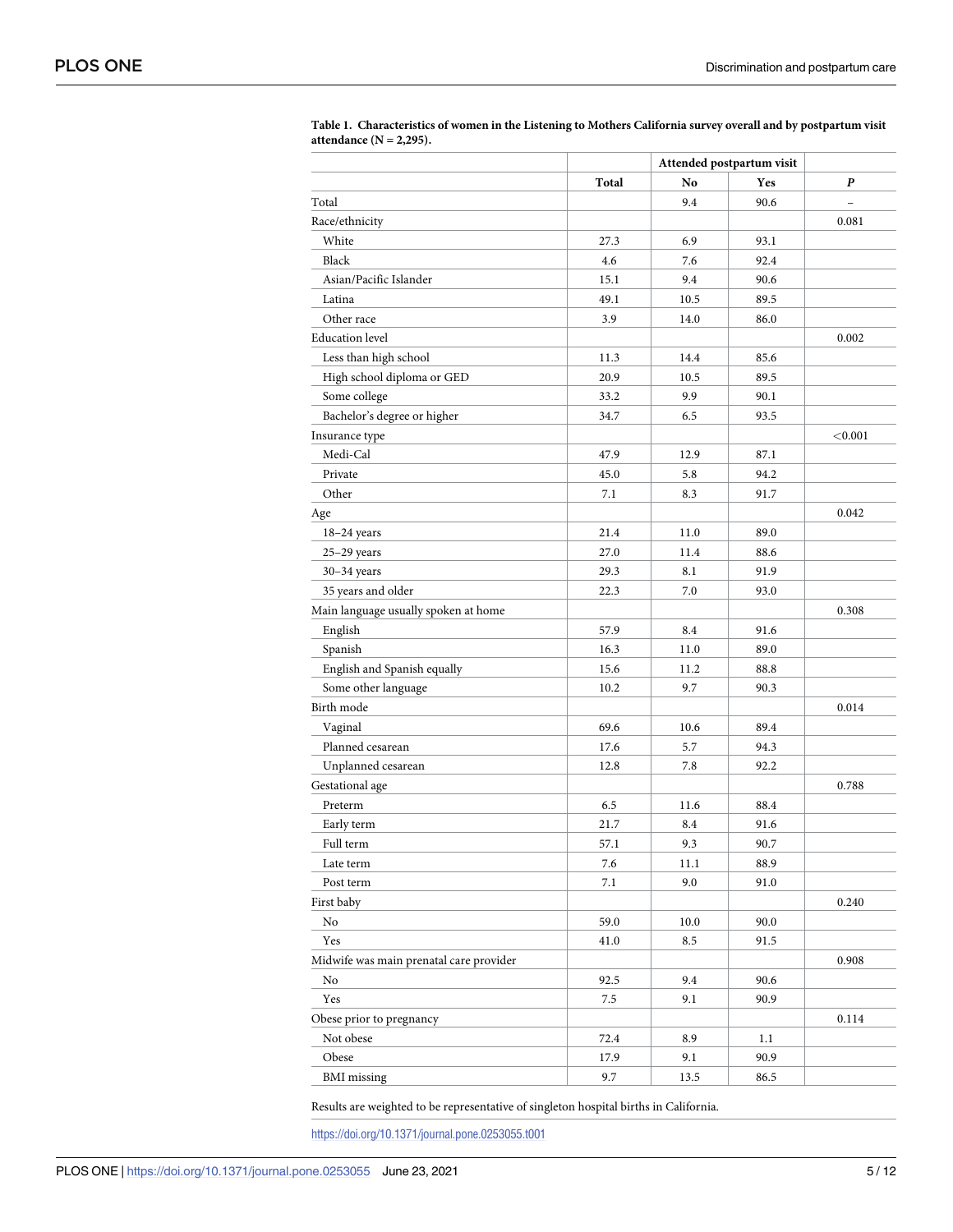|                                          | Total        |                      |         |                               |                  |
|------------------------------------------|--------------|----------------------|---------|-------------------------------|------------------|
|                                          | Total $(\%)$ | Postpartum visit (%) | P       | Adjusted# odds ratio (95% CI) | $\boldsymbol{P}$ |
| Any discrimination                       |              |                      | < 0.001 |                               |                  |
| No                                       | 91.4         | 91.6                 |         | 1.00                          |                  |
| Yes                                      | 8.6          | 80.3                 |         | $0.47(0.30-0.73)$             | 0.001            |
| Discrimination based on race/ethnicity   |              |                      | 0.349   |                               |                  |
| No                                       | 96.0         | 90.8                 |         | 1.00                          |                  |
| Yes                                      | 4.0          | 87.7                 |         | $0.88(0.45 - 1.74)$           | 0.720            |
| Discrimination based on language         |              |                      | 0.018   |                               |                  |
| No                                       | 94.0         | 91.0                 |         | 1.00                          |                  |
| Yes                                      | 6.0          | 84.6                 |         | $0.66(0.39-1.11)$             | 0.115            |
| Discrimination based on health insurance |              |                      | < 0.001 |                               |                  |
| No                                       | 95.0         | 91.4                 |         | 1.00                          |                  |
| Yes                                      | 5.0          | 75.3                 |         | $0.41(0.24 - 0.70)$           | 0.001            |

#### <span id="page-6-0"></span>**[Table](#page-4-0) 2. Perceived discrimination during the childbirth hospitalization and postpartum visit attendance (N = 2,295).**

ǂ Models controlled for race/ethnicity, insurance type, education, language, age, birth mode, gestational age, parity, prenatal care provider type, and pre-pregnancy obesity. Adjusted odds ratios are estimated from a separate logistic regression model for each discrimination type. Results are weighted to be representative of singleton hospital births in California.

<https://doi.org/10.1371/journal.pone.0253055.t002>

88% for women who had not. Overall, 78.4% of women reported that the clinician asked about depression at their postpartum visit. However, only 60% of women who reported discrimination during the birth hospitalization reported their clinician asking about depression. These differences persisted in adjusted models, with a 15 pp difference in the predicted probability of discussing depression by whether women reported discrimination (64% vs. 79%). Among women who were breastfeeding at 1 week postpartum, 65.9% reported that a clinician asked about breastfeeding at their postpartum visit. Women who experienced discrimination were less likely to report discussing breastfeeding at the postpartum visit (55.5%) compared to women who did not experience discrimination (66.8%). This association persisted in adjusted models, with a 9 pp difference in the predicted probability of discussing breastfeeding by perceived discrimination. Women who experienced discrimination were also less likely to report a provider discussing both birth control and depression at the postpartum visit, or birth control, depression, and breastfeeding (among those who were breastfeeding).

The association of women's characteristics with reasons for not attending a postpartum visit are shown in S1 [Table.](#page-9-0) There were few statistically significant associations. Women experiencing perceived discrimination did not report different reasons for not attending the postpartum visit than those who did not experience discrimination. Younger women were more likely to report that they did not attend a visit for a reason other than not needing more care.

#### **Discussion**

In this population-based sample of women who gave birth in California, over 90% attended a postpartum visit. However, women who experienced discrimination during the childbirth hospitalization were less likely to attend a postpartum visit, even after controlling for other characteristics. Importantly, our results also indicate that experiences of discrimination in the childbirth hospitalization are negatively associated with addressing recommended topics in the postpartum visit among women who do attend.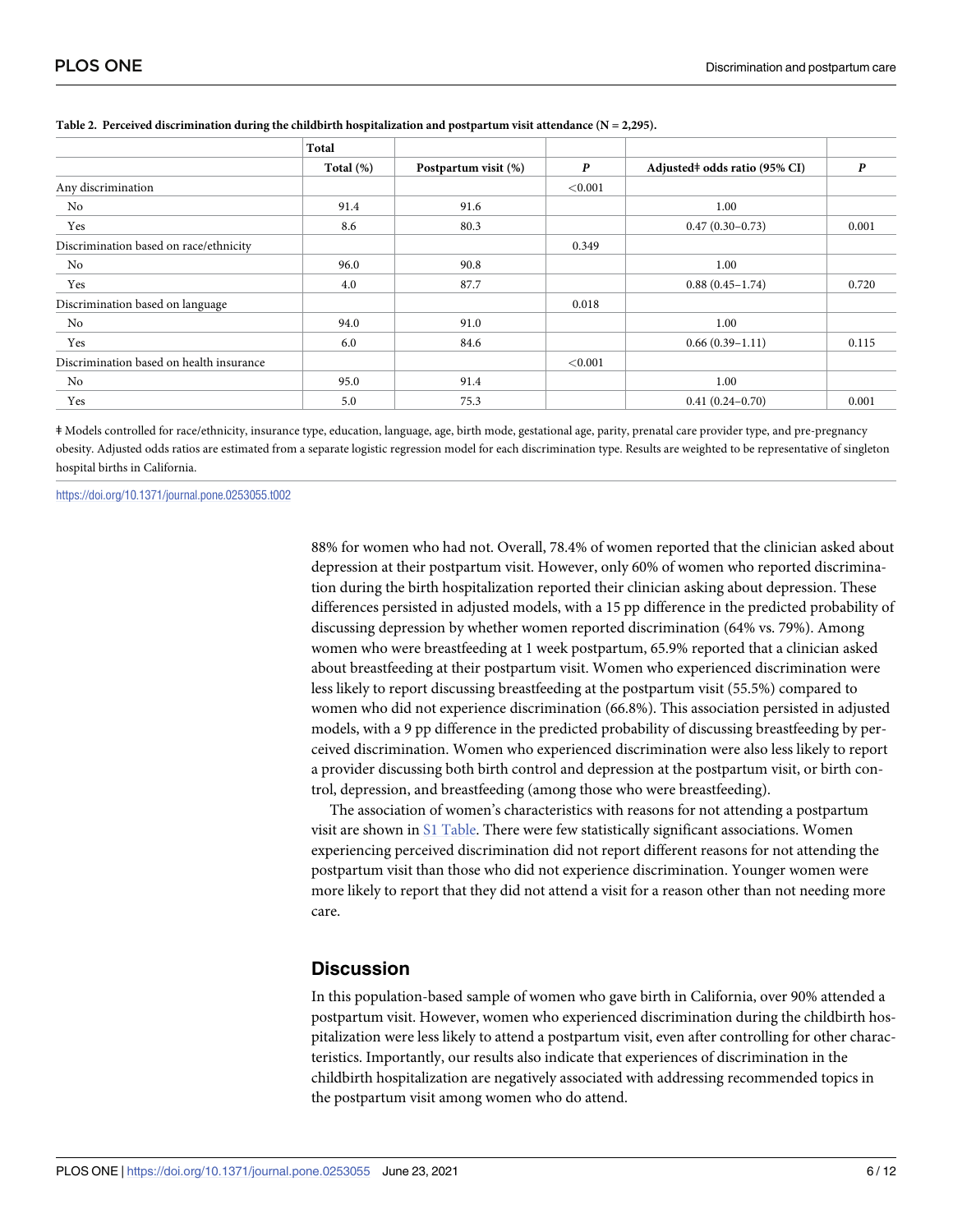<span id="page-7-0"></span>

[Fig](#page-4-0) 1. Predicted probability of postpartum visit by perceived discrimination. Note: \*Indicates difference between the estimates is statistically significant with p<0.05. 95% confidence intervals are shown with vertical bars. Predicted probabilities are estimated from logistic regression models adjusted for race/ethnicity, insurance type, education, language, age, birth mode, gestational age, parity, prenatal care provider type, and pre-pregnancy obesity. Results are weighted to be representative of singleton hospital births in California.

<https://doi.org/10.1371/journal.pone.0253055.g001>

#### [Table](#page-4-0) 3. Perceived discrimination during the childbirth hospitalization and topics addressed at the postpartum visit ( $N = 2,087$ ).

|                                                                     |           | Experienced<br>discrimination |            |            | <b>Experienced discrimination</b>         |         |
|---------------------------------------------------------------------|-----------|-------------------------------|------------|------------|-------------------------------------------|---------|
|                                                                     | Total (%) | No(%)                         | Yes $(\%)$ |            | Adjusted <sup>a</sup> odds ratio (95% CI) | P       |
| Discussed birth control                                             | 87.6      | 88.5                          | 76.3       | ${<}0.001$ | $0.56(0.36 - 0.88)$                       | 0.011   |
| Clinician asked about depression                                    | 78.4      | 80.0                          | 60.0       | < 0.001    | $0.45(0.31-0.65)$                         | < 0.001 |
| Addressed both birth control and depression                         | 73.1      | 74.9                          | 52.1       | < 0.001    | $0.44(0.31-0.63)$                         | < 0.001 |
| Clinician asked about breastfeeding <sup>b</sup>                    | 65.9      | 66.8                          | 55.5       | 0.009      | $0.67(0.46 - 0.97)$                       | 0.035   |
| Discussed birth control, depression, and breastfeeding <sup>b</sup> | 57.7      | 59.0                          | 41.4       | < 0.001    | $0.55(0.38-0.80)$                         | 0.002   |

a Models controlled for race/ethnicity, insurance type, education, language, age, birth mode, gestational age, parity, prenatal care provider type, and pre-pregnancy obesity. Adjusted odds ratios are estimated from a separate logistic regression model for each discrimination type.

b<br>Among those breastfeeding at 1 week postpartum, N = 1,917 Results are weighted to be representative of singleton hospital births in California.

<https://doi.org/10.1371/journal.pone.0253055.t003>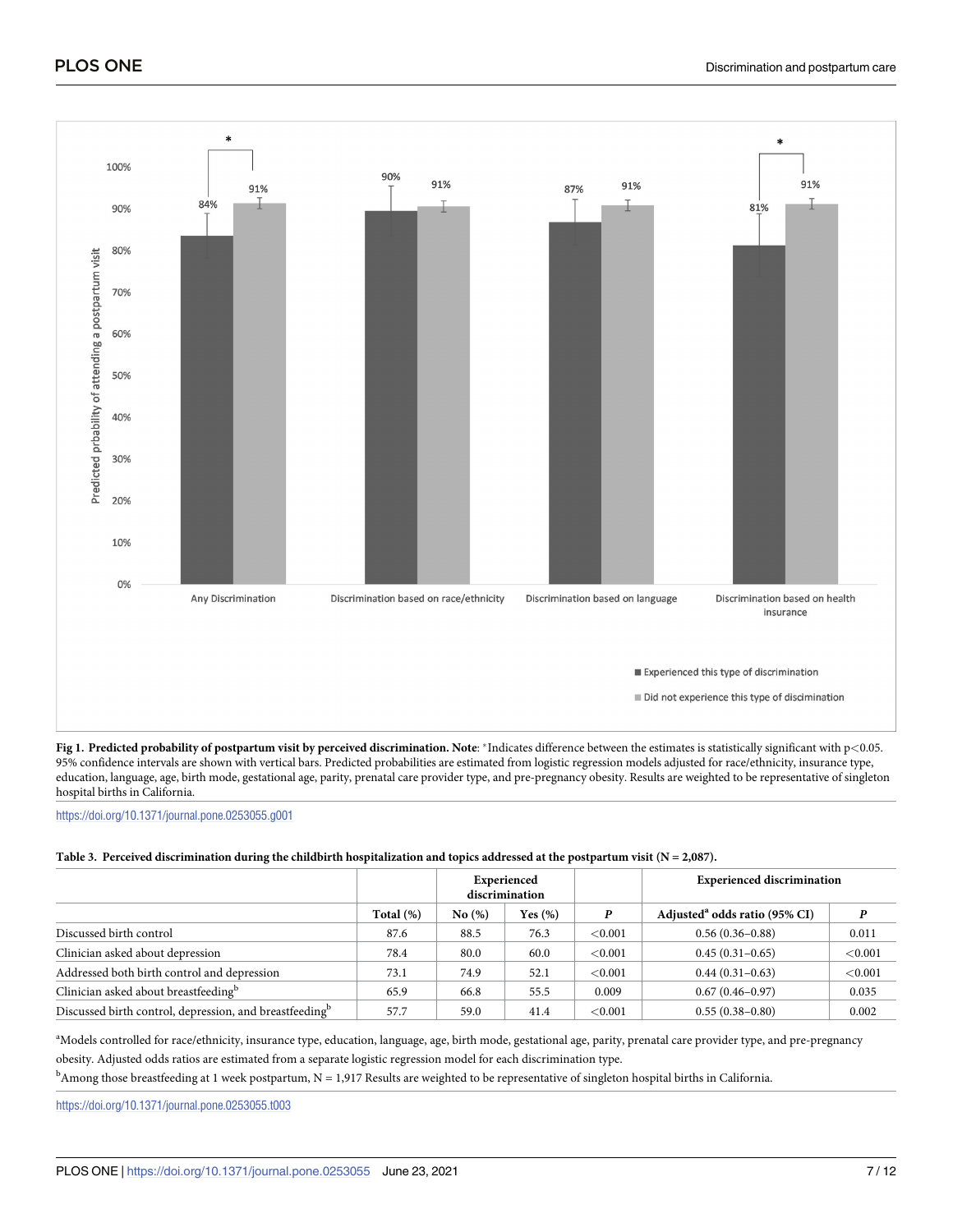<span id="page-8-0"></span>

[Fig](#page-4-0) 2. Predicted probabilities of topics addressed at postpartum visit by perceived discrimination. Note: \*Indicates difference between the estimates is statistically significant with p<0.05. 95% confidence intervals are shown with vertical bars. Predicted probabilities are estimated from logistic regression models adjusted for race/ ethnicity, insurance type, education, language, age, birth mode, gestational age, parity, prenatal care provider type, and pre-pregnancy obesity. Models including breastfeeding outcomes are limited to women who reported breastfeeding at 1 week postpartum. Results are weighted to be representative of singleton hospital births in California.

<https://doi.org/10.1371/journal.pone.0253055.g002>

When we examined types of discrimination separately, we found that insurance-based discrimination was predictive of not attending a postpartum visit independent of insurance type. Recent studies have found that insurance-based discrimination is a relatively common form of perceived discrimination in healthcare settings, and in some cases is more common than racebased discrimination. Consistent with our findings, these studies have found that insurancebased discrimination is associated with delaying or not receiving needed care and receiving poor quality care [[41](#page-12-0)–[43](#page-12-0)].

We found that discrimination during the childbirth hospitalization not only made women less likely to attend a postpartum visit, confirming earlier findings from a national data source [\[19\]](#page-11-0), but also less likely to discuss recommended topics during the postpartum visit with a clinician. All three topics examined in our study (contraception, depression and breastfeeding) were rated as very important and nearly always provided in a survey of clinicians who provide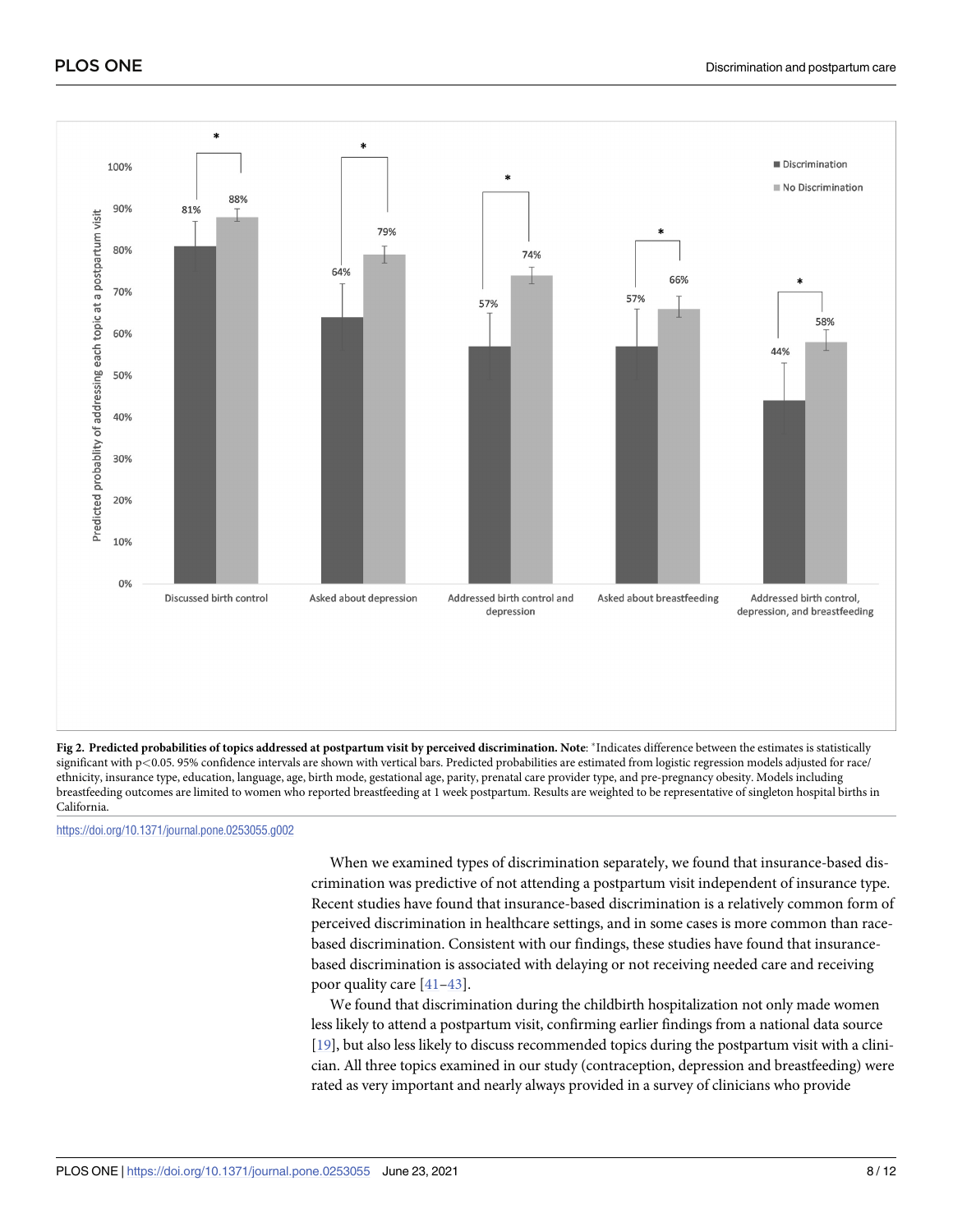<span id="page-9-0"></span>postpartum care [\[44](#page-12-0)]. Yet, a recent study examining documented postpartum visit content found that contraceptive counseling or provision occurred less than 50% of the time, while depression screening was documented in under 10% of visits, although provision of services did not vary by patient insurance status [[27](#page-11-0)]. Our results suggest that experiences during the childbirth hospitalization may be another important factor predicting variation in postpartum visit content, and that further efforts to improve quality and equity in postpartum care are needed.

It is possible that the association between discrimination and postpartum visit content is due to differences in recall of the visit based on perceived discrimination. However, even if our findings are explained by differential recall rather than reflecting what took place during the clinical encounter, there could still be consequences for whether appropriate follow-up occurs. For example, if a woman experienced perceived discrimination and is thus less likely to remember a discussion with the clinician about contraception, she may also be less likely to fill a prescription or return for long-acting reversible contraception placement. Past experiences of discrimination in healthcare has been found to negatively impact communication quality in future encounters [\[28\]](#page-11-0), and this could be a contributing factor in our findings as well.

### **Limitations**

There are several limitations to our study. First, the measure of postpartum visits used is based on having any office visits within 8 weeks postpartum, which is not perfectly analogous to a comprehensive postpartum visit. However, this definition is in line with other studies of postpartum care  $[10,11,19]$  $[10,11,19]$  $[10,11,19]$  $[10,11,19]$ , and so is likely comparable to other survey-based studies of postpartum visit attendance. Second, the measure of postpartum visits is based on patient self-report, and it is possible that some respondents may have had a visit and not remember, or that there may have been social desirability bias leading to over-reporting of visits. Third, this data source did not contain information on medical conditions that may be relevant to postpartum care, such as diabetes, hypertension, and other pregnancy complications. However, we were able to include several relevant factors such as obesity status and birth mode in our adjusted results. Finally, while our multivariable models incorporated a range of characteristics, there may be other unmeasured differences between women who did and did not experience discrimination, which may also be associated with postpartum visit attendance. An important strength of this study is that survey respondents were a population-based sample of women who gave birth in California.

#### **Conclusions**

As attention to the importance of postpartum care has increased, there is a need to better understand determinants of the likelihood of attending postpartum visits as well as care quality. Our findings highlight the ramifications that discrimination during the childbirth hospitalization may have into the postpartum period, leading not only to lower likelihood of receiving care but lower quality of postpartum care for those who attended visits.

#### **Supporting information**

**S1 [Table.](http://www.plosone.org/article/fetchSingleRepresentation.action?uri=info:doi/10.1371/journal.pone.0253055.s001) Sample characteristics and reasons for not attending postpartum visit (n = 193).** (DOCX)

#### **Author Contributions**

**Conceptualization:** Laura B. Attanasio, Kimberley H. Geissler.

**Formal analysis:** Laura B. Attanasio, Brittany L. Ranchoff.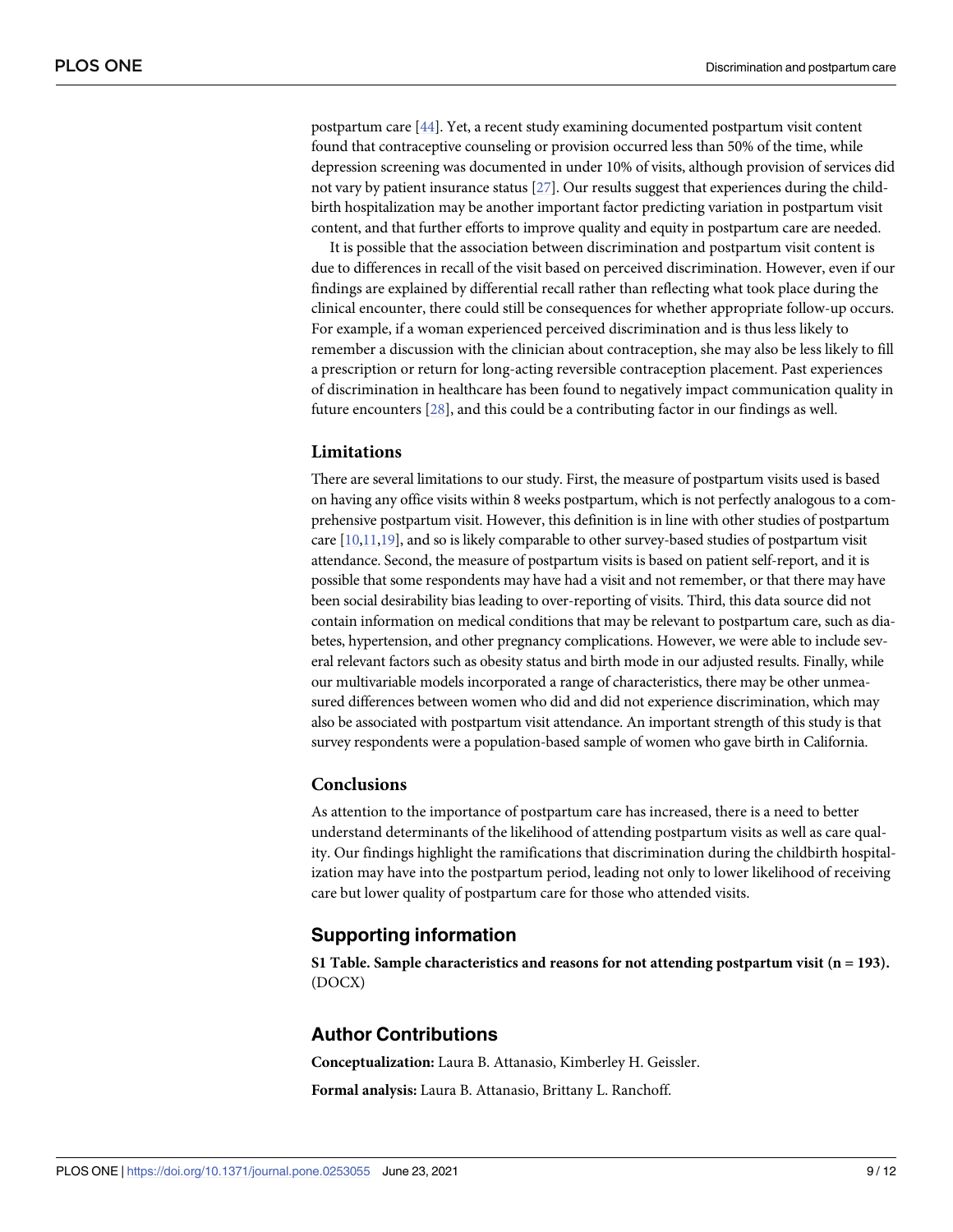<span id="page-10-0"></span>**Funding acquisition:** Kimberley H. Geissler.

**Methodology:** Laura B. Attanasio.

**Resources:** Laura B. Attanasio.

**Writing – original draft:** Laura B. Attanasio, Brittany L. Ranchoff.

**Writing – review & editing:** Laura B. Attanasio, Brittany L. Ranchoff, Kimberley H. Geissler.

#### **References**

- **[1](#page-2-0).** Martin JA, Hamilton BE, D P, Sutton PD, Ventura SJ, Menacker F, et al. Births: Final Data for 2018. Natl Vital Stat Rep. 2019; 68: 1–104.
- **[2](#page-2-0).** American College of Obstetricians and Gynecologists. Optimizing Postpartum Care. Committee Opinion No. 666. Obstet Gynecol. 2016; 127: e187–e192. <https://doi.org/10.1097/AOG.0000000000001487> PMID: [27214194](http://www.ncbi.nlm.nih.gov/pubmed/27214194)
- **[3](#page-2-0).** Presidential Task Force of Redefining the Postpartum Visit, Committee on Obstetric Practice. ACOG Committee Opinion No. 736: Optimizing Postpartum Care. Obstet Gynecol. 2018; 131: e140–e150. <https://doi.org/10.1097/AOG.0000000000002633> PMID: [29683911](http://www.ncbi.nlm.nih.gov/pubmed/29683911)
- **[4](#page-2-0).** Danilack V, Brousseau E, Paulo B, Matteson K, Clark M. Characteristics of women without a postpartum checkup among PRAMS participants, 2009–2011. Matern Child Health J. 2019; 23: 903–909. <https://doi.org/10.1007/s10995-018-02716-x> PMID: [30631991](http://www.ncbi.nlm.nih.gov/pubmed/30631991)
- **5.** Declercq E, Sakala C, Corry M, Applebaum S, Herrlich A. Listening to Mothers III: Pregnancy and Childbirth. New York, NY; 2013.
- **6.** Masho SW, Cha S, Karjane N, McGee E, Charles R, Hines L, et al. Correlates of Postpartum Visits Among Medicaid Recipients: An Analysis Using Claims Data from a Managed Care Organization. J Womens Health (Larchmt). 2018; 27: 836–843. <https://doi.org/10.1089/jwh.2016.6137> PMID: [29451839](http://www.ncbi.nlm.nih.gov/pubmed/29451839)
- **[7](#page-2-0).** Wilcox A, Levi EE, Garrett JM. Predictors of Non-Attendance to the Postpartum Follow-up Visit. Matern Child Health J. 2016; 20: 22–27. <https://doi.org/10.1007/s10995-016-2184-9> PMID: [27562797](http://www.ncbi.nlm.nih.gov/pubmed/27562797)
- **8.** Thiel de Bocanegra H, Braughton M, Bradsberry M, Howell M, Logan J, Schwarz EB. Racial and ethnic disparities in postpartum care and contraception in California's Medicaid program. Am J Obstet Gynecol. 2017; 217: 47.e1–47.e7. <https://doi.org/10.1016/j.ajog.2017.02.040> PMID: [28263752](http://www.ncbi.nlm.nih.gov/pubmed/28263752)
- **[9](#page-2-0).** Morgan I, Hughes ME, Belcher H, Holmes LJ. Maternal sociodemographic characteristics, experiences and health behaviors associated with postpartum care utilization: Evidence from Maryland PRAMS dataset, 2012–2013. Matern Child Health J. 2018; 22: 589–598. [https://doi.org/10.1007/s10995-018-](https://doi.org/10.1007/s10995-018-2428-y) [2428-y](https://doi.org/10.1007/s10995-018-2428-y) PMID: [29460217](http://www.ncbi.nlm.nih.gov/pubmed/29460217)
- **[10](#page-2-0).** Declercq ER, Sakala C, Corry MP, Applebaum S, Herrlich A. Major Survey Findings of Listening to MothersSM III: New Mothers Speak Out. J Perinat Educ. 2014; 23: 17–24. [https://doi.org/10.1891/](https://doi.org/10.1891/1058-1243.23.1.17) [1058-1243.23.1.17](https://doi.org/10.1891/1058-1243.23.1.17) PMID: [24453464](http://www.ncbi.nlm.nih.gov/pubmed/24453464)
- **[11](#page-9-0).** DiBari JN, Yu SM, Chao SM, Lu MC. Use of postpartum care: predictors and barriers. J Pregnancy. 2014; 2014: 530769. <https://doi.org/10.1155/2014/530769> PMID: [24693433](http://www.ncbi.nlm.nih.gov/pubmed/24693433)
- **12.** Bryant AS, Haas JS, McElrath TF, McCormick MC. Predictors of compliance with the postpartum visit among women living in healthy start project areas. Matern Child Health J. 2006; 10: 511–516. [https://](https://doi.org/10.1007/s10995-006-0128-5) [doi.org/10.1007/s10995-006-0128-5](https://doi.org/10.1007/s10995-006-0128-5) PMID: [16807794](http://www.ncbi.nlm.nih.gov/pubmed/16807794)
- **[13](#page-2-0).** Henderson V, Stumbras K, Caskey R, Haider S, Rankin K, Handler A, et al. Understanding Factors Associated with Postpartum Visit Attendance and Contraception Choices: Listening to Low-Income Postpartum Women and Health Care Providers. Matern Child Health J. 2016; 20: S132–S143. [https://](https://doi.org/10.1007/s10995-016-2044-7) [doi.org/10.1007/s10995-016-2044-7](https://doi.org/10.1007/s10995-016-2044-7) PMID: [27342600](http://www.ncbi.nlm.nih.gov/pubmed/27342600)
- **[14](#page-2-0).** Ben J, Cormack D, Harris R, Paradies Y. Racism and health service utilisation: A systematic review and meta-analysis. PLoS One. 2017; 1–22. <https://doi.org/10.1371/journal.pone.0189900> PMID: [29253855](http://www.ncbi.nlm.nih.gov/pubmed/29253855)
- **15.** Diana J. Burgess, Yingmei Ding, Margaret Hargreaves, Michelle van Ryn, Sean Phelan. The Association between Perceived Discrimination and Underutilization of Needed Medical and Mental Health Care in a Multi-Ethnic Community Sample. J Health Care Poor Underserved. 2008; 19: 894-911. [https://doi.](https://doi.org/10.1353/hpu.0.0063) [org/10.1353/hpu.0.0063](https://doi.org/10.1353/hpu.0.0063) PMID: [18677077](http://www.ncbi.nlm.nih.gov/pubmed/18677077)
- **16.** McMurtry CL, Mary SM, Ms CM, Casey LS, Blendon RJ, John S, et al. Discrimination in the United States: Experiences of Asian Americans. Health Serv Res. 2019; 54: 1419–1430. [https://doi.org/10.](https://doi.org/10.1111/1475-6773.13225) [1111/1475-6773.13225](https://doi.org/10.1111/1475-6773.13225) PMID: [31657465](http://www.ncbi.nlm.nih.gov/pubmed/31657465)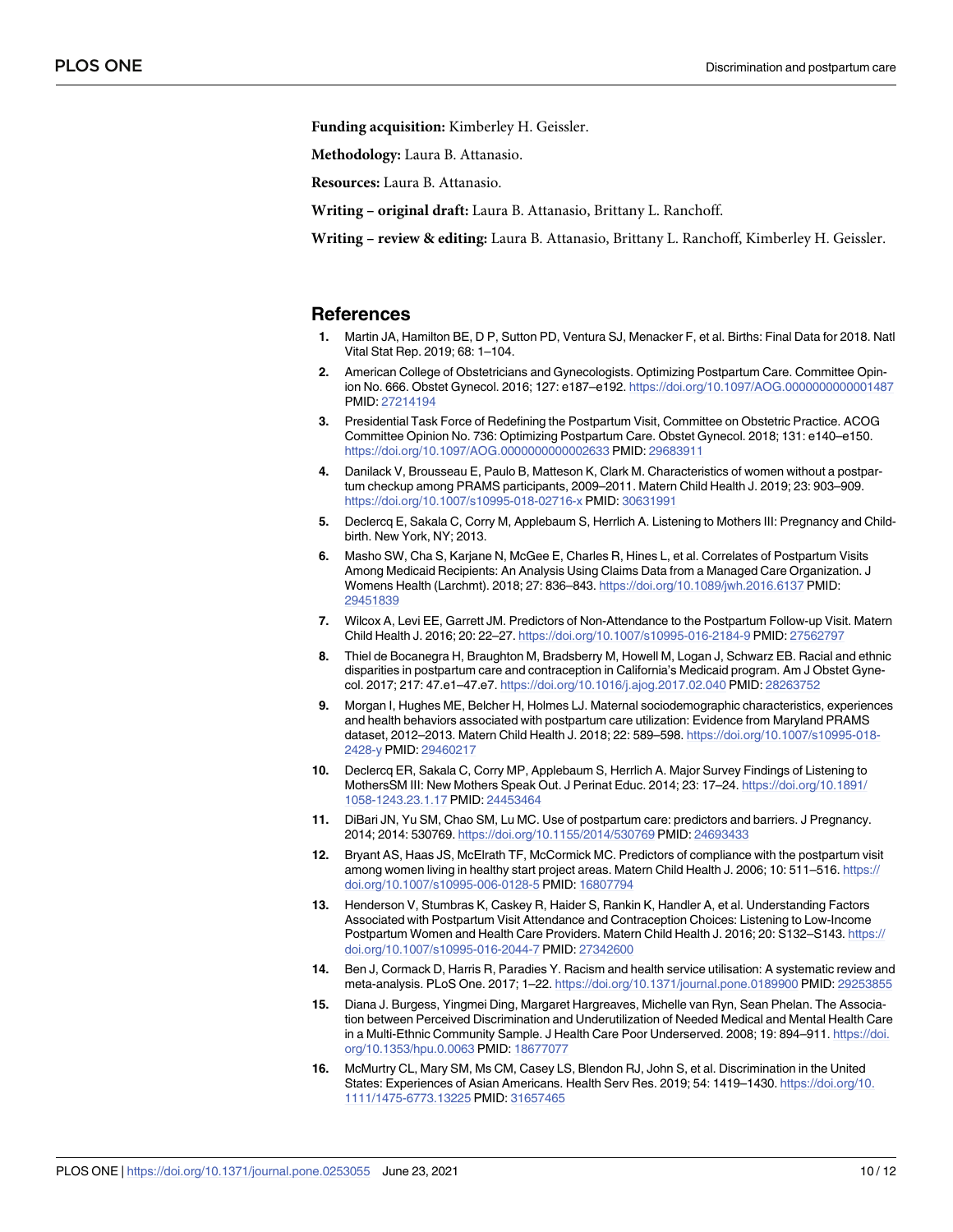- <span id="page-11-0"></span>**17.** Findling MG, Ms CM, Bleich SN, Casey LS, Blendon RJ, John S, et al. Discrimination in the United States: Experiences of Latinos. Health Serv Res. 2019; 54: 1409–1418. [https://doi.org/10.1111/1475-](https://doi.org/10.1111/1475-6773.13216) [6773.13216](https://doi.org/10.1111/1475-6773.13216) PMID: [31667831](http://www.ncbi.nlm.nih.gov/pubmed/31667831)
- **[18](#page-2-0).** Mays VM, Jones AL, Delany-brumsey A, Coles C, Cochran SD. Perceived Discrimination in Health Care and Mental Health/Substance Abuse Treatment Among Blacks, Latinos, and Whites. Med Care. 2016; 00: 1–9.
- **[19](#page-2-0).** Attanasio L, Kozhimannil KB. Health Care Engagement and Follow-up After Perceived Discrimination in Maternity Care. Med Care. 2017; 55: 830–833. <https://doi.org/10.1097/MLR.0000000000000773> PMID: [28692572](http://www.ncbi.nlm.nih.gov/pubmed/28692572)
- **[20](#page-2-0).** Atrash H, Jack BW, Johnson K, Coonrod D V, Moos M-K, Stubblefield PG, et al. Where is the "W"oman in MCH? Am J Obstet Gynecol. 2008; 199: S259–65. <https://doi.org/10.1016/j.ajog.2008.08.059> PMID: [19081420](http://www.ncbi.nlm.nih.gov/pubmed/19081420)
- **21.** Alexander GR, Kotelchuck M. Assessing the role and effectiveness of prenatal care: history, challenges, and directions for future research. Public Health Rep. 2001; 116: 306. [https://doi.org/10.1093/](https://doi.org/10.1093/phr/116.4.306) [phr/116.4.306](https://doi.org/10.1093/phr/116.4.306) PMID: [12037259](http://www.ncbi.nlm.nih.gov/pubmed/12037259)
- **22.** Noonan K, Corman H, Schwartz-Soicher O, Reichman NE. Effects of prenatal care on child health at age 5. Matern Child Health J. 2013; 17: 189–199. <https://doi.org/10.1007/s10995-012-0966-2> PMID: [22374319](http://www.ncbi.nlm.nih.gov/pubmed/22374319)
- **[23](#page-2-0).** Siddique J, Lantos JD, VanderWeele TJ, Lauderdale DS. Screening tests during prenatal care: Does practice follow the evidence? Matern Child Health J. 2012; 16: 51–59. [https://doi.org/10.1007/s10995-](https://doi.org/10.1007/s10995-010-0723-3) [010-0723-3](https://doi.org/10.1007/s10995-010-0723-3) PMID: [21113814](http://www.ncbi.nlm.nih.gov/pubmed/21113814)
- **[24](#page-2-0).** Coley SL, Zapata JY, Schwei RJ, Mihalovic GE, Matabele MN, Jacobs EA, et al. More Than a "Number": Perspectives of Prenatal Care Quality from Mothers of Color and Providers. Women's Heal Issues. 2018; 28: 158–164. <https://doi.org/10.1016/j.whi.2017.10.014> PMID: [29208354](http://www.ncbi.nlm.nih.gov/pubmed/29208354)
- **25.** Dyer J, Latendresse G, Cole E, Coleman J, Rothwell E. Content of First Prenatal Visits. Matern Child Health J. 2018;0: 0. <https://doi.org/10.1007/s10995-018-2436-y> PMID: [29335907](http://www.ncbi.nlm.nih.gov/pubmed/29335907)
- **[26](#page-2-0).** Sword W, Heaman MI, Brooks S, Tough S, Janssen P a, Young D, et al. Women's and care providers' perspectives of quality prenatal care: a qualitative descriptive study. BMC Pregnancy Childbirth. 2012; 12: 29. <https://doi.org/10.1186/1471-2393-12-29> PMID: [22502640](http://www.ncbi.nlm.nih.gov/pubmed/22502640)
- **[27](#page-2-0).** Geissler K, Ranchoff B, Cooper M, Attanasio L. Association of insurance status with provision of recommended services during comprehensive postpartum visits. JAMA Netw Open. [https://doi.org/10.1001/](https://doi.org/10.1001/jamanetworkopen.2020.25095) [jamanetworkopen.2020.25095](https://doi.org/10.1001/jamanetworkopen.2020.25095) PMID: [33170263](http://www.ncbi.nlm.nih.gov/pubmed/33170263)
- **[28](#page-2-0).** Hausmann LR, Hannon MJ, Kresevic DM, Hanusa BH, Kwoh CK, Ibrahim SA. Impact of perceived discrimination in healthcare on patient-provider communication. Med Care. 2011; 49: 626–33. [https://doi.](https://doi.org/10.1097/MLR.0b013e318215d93c) [org/10.1097/MLR.0b013e318215d93c](https://doi.org/10.1097/MLR.0b013e318215d93c) PMID: [21478769](http://www.ncbi.nlm.nih.gov/pubmed/21478769)
- **29.** MacDonald S, Hausmann LR, Sileaanu FE, Zhao X, Mor MK, Borrero S. Associations Between Perceived Race-based Discrimination and Contraceptive Use among Women Veterans in the ECUUN Study. Med Care. 2018; 55: 1–14. <https://doi.org/10.1097/MLR.0000000000000746.Associations>
- **30.** Haywood C, Lanzkron S, Bediako S, Strouse JJ, Haythornthwaite J, Carroll CP, et al. Perceived Discrimination, Patient Trust, and Adherence to Medical Recommendations Among Persons with Sickle Cell Disease. J Gen Intern Med. 2014; 29: 1657–1662. <https://doi.org/10.1007/s11606-014-2986-7> PMID: [25205621](http://www.ncbi.nlm.nih.gov/pubmed/25205621)
- **[31](#page-2-0).** Casagrande SS, Gary TL, Laveist TA, Gaskin DJ, Cooper LA. Perceived discrimination and adherence to medical care in a racially integrated community. J Gen Intern Med. 2007; 22: 389-395. [https://doi.](https://doi.org/10.1007/s11606-006-0057-4) [org/10.1007/s11606-006-0057-4](https://doi.org/10.1007/s11606-006-0057-4) PMID: [17356974](http://www.ncbi.nlm.nih.gov/pubmed/17356974)
- **[32](#page-3-0).** Shulman HB, D'Angelo D V., Harrison L, Smith RA, Warner L. The Pregnancy Risk Assessment Monitoring System (PRAMS): Overview of design and methodology. Am J Public Health. 2018; 108: 1305– 1313. <https://doi.org/10.2105/AJPH.2018.304563> PMID: [30138070](http://www.ncbi.nlm.nih.gov/pubmed/30138070)
- **[33](#page-3-0).** Public Use Data File Documentation: 2017–2019 National Survey of Family Growth User's Guide. Hyattsville, MD; 2020. Available: [https://www.cdc.gov/nchs/data/nsfg/NSFG-2017-2019-UG-MainText-](https://www.cdc.gov/nchs/data/nsfg/NSFG-2017-2019-UG-MainText-508.pdf)[508.pdf.](https://www.cdc.gov/nchs/data/nsfg/NSFG-2017-2019-UG-MainText-508.pdf)
- **[34](#page-3-0).** Listening to Mothers in California Survey Methodology. 2018. Available: [https://www.chcf.org/wp](https://www.chcf.org/wp-content/uploads/2018/09/ListeningMothersCASurveyMethodology2018.pdf)[content/uploads/2018/09/ListeningMothersCASurveyMethodology2018.pdf.](https://www.chcf.org/wp-content/uploads/2018/09/ListeningMothersCASurveyMethodology2018.pdf)
- **[35](#page-3-0).** Declercq ER, Belanoff C, Sakala C. Intrapartum Care and Experiences of Women with Midwives Versus Obstetricians in the Listening to Mothers in California Survey. J Midwifery Women's Heal. 2020; 65: 45–55. <https://doi.org/10.1111/jmwh.13027> PMID: [31448884](http://www.ncbi.nlm.nih.gov/pubmed/31448884)
- **36.** Declercq E, Belanoff C, Iverson R. Maternal perceptions of the experience of attempted labor induction and medically elective inductions: analysis of survey results from listening to mothers in California. BMC Pregnancy Childbirth. 2020; 20: 458. <https://doi.org/10.1186/s12884-020-03137-x> PMID: [32787802](http://www.ncbi.nlm.nih.gov/pubmed/32787802)